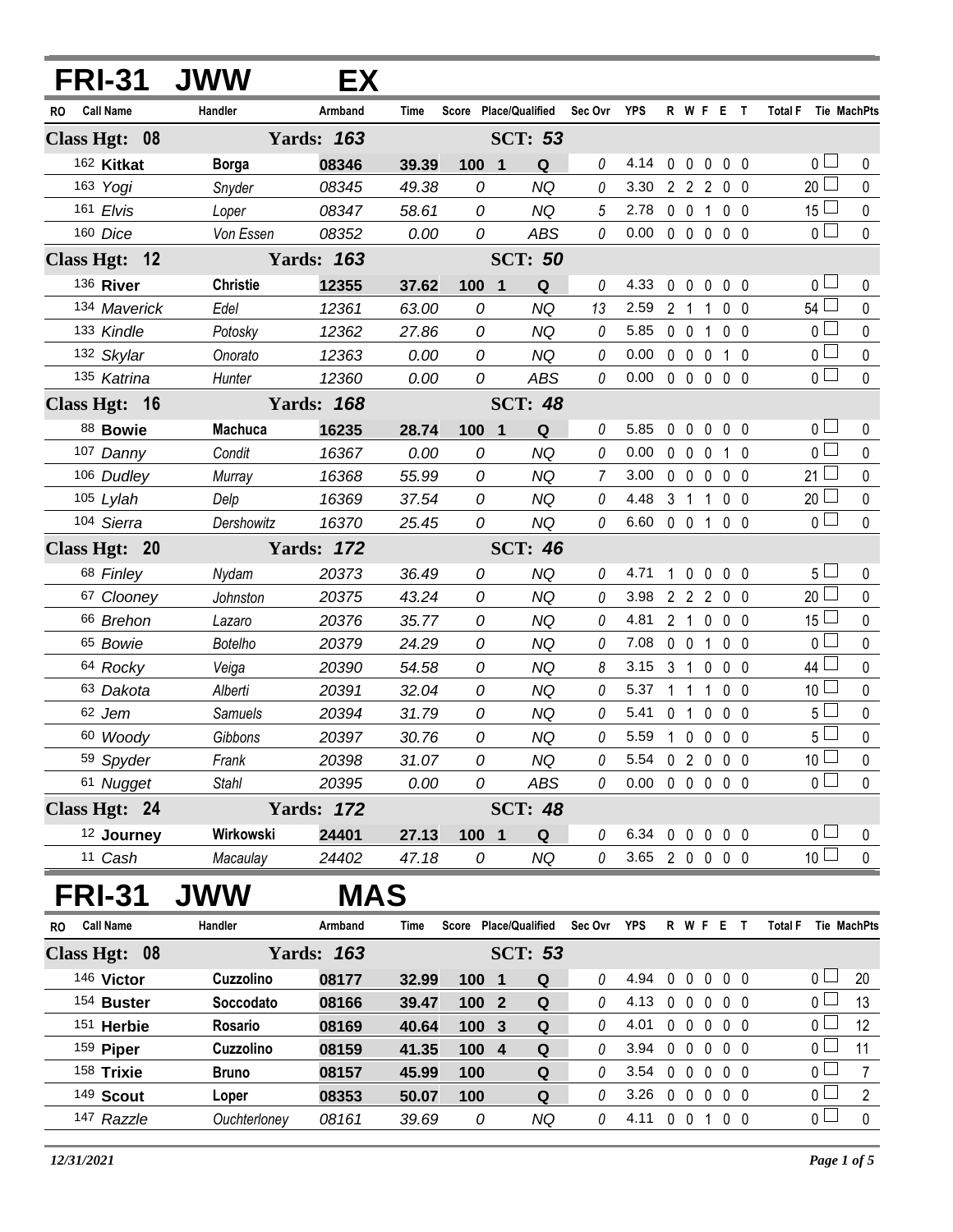|                   | 156 Dani             | Turco-Levin               | 08163             | 77.37          | 0             | NQ                  | 24       | 2.11           | 2 1            | $\mathbf{2}$                 | $0\quad 0$                   |   | $87 \Box$                         | 0                      |
|-------------------|----------------------|---------------------------|-------------------|----------------|---------------|---------------------|----------|----------------|----------------|------------------------------|------------------------------|---|-----------------------------------|------------------------|
|                   | 155 Kirky            | Kosenski                  | 08165             | 49.58          | 0             | <b>NQ</b>           | 0        | 3.29           | 1              | $\overline{1}$<br>1          | 0 <sub>0</sub>               |   | 10 L                              | $\mathbf{0}$           |
|                   | 153 Pop-Tart         | Scheiner                  | 08167             | 53.03          | 0             | NQ                  | 0        | 3.07           | $2\quad0$      | $\overline{0}$               | $0\quad 0$                   |   | 10 <sup>L</sup>                   | 0                      |
|                   | 152 Roxie            | Thompson                  | 08168             | 56.04          | 0             | <b>NQ</b>           | 3        | 2.91           | $0\quad 0$     | $\mathbf 0$                  | 0 <sub>0</sub>               |   | 9 L                               | 0                      |
|                   | 148 Fish             | Heiken                    | 08174             | 48.70          | 0             | <b>NQ</b>           | 0        | 3.35           | $1\quad0$      | 0                            | 0 <sub>0</sub>               |   | 5 <sup>1</sup>                    | $\mathbf{0}$           |
|                   | 150 Ilsa             | Nolan                     | 08351             | 53.08          | 0             | <b>NQ</b>           | 0        | 3.07           | $2\quad0$      | $\mathbf 0$                  | 0 <sub>0</sub>               |   | 10 <sup>1</sup>                   | 0                      |
|                   | 157 Maze             | Stephon                   | 08162             | 0.00           | 0             | ABS                 | 0        | 0.00           | $0\quad 0$     | $\mathbf 0$                  | 0 <sub>0</sub>               |   | 0 l                               | 0                      |
| <b>Class Hgt:</b> | $-12$                |                           | <b>Yards: 163</b> |                |               | <b>SCT: 50</b>      |          |                |                |                              |                              |   |                                   |                        |
|                   | 127 Joy              | <b>Stoddard</b>           | 12188             | 28.79          | 100 1         | Q                   | 0        | 5.66           | $\mathbf{0}$   | $\mathbf 0$<br>$\mathbf 0$   | 0 <sub>0</sub>               |   | 0 I                               | 21                     |
|                   | 121 Ditto            | Prekop                    | 12203             | 32.46          | 100           | Q<br>$\overline{2}$ | 0        | 5.02           | $0\quad 0$     | 0                            | 0 <sub>0</sub>               |   | 0 l                               | 17                     |
|                   | 120 Dani             | Monahan                   | 12204             | 36.53          | 100           | Q<br>$\mathbf{3}$   | $\Omega$ | 4.46           | $0\quad 0$     | $\mathbf 0$                  | 0 <sub>0</sub>               |   | ΟL                                | 13                     |
|                   | 129 Zor-el           | Bergmann                  | 12186             | 37.62          | 100 4         | ${\bf Q}$           | 0        | 4.33           | 0 <sub>0</sub> | $\mathbf{0}$                 | 0 <sub>0</sub>               |   | $0-$                              | 12                     |
|                   | 124 Jelly Bean       | <b>Kapetanakis</b>        | 12193             | 39.28          | 100           | Q                   | $\theta$ | 4.15           | $\mathbf{0}$   | $\mathbf 0$<br>$\mathbf{0}$  | 0 <sub>0</sub>               |   | 0 L                               | 10                     |
|                   | 126 Lorde            | <b>Berardino</b>          | 12189             | 39.53          | 100           | $\mathbf Q$         | 0        | 4.12           | $0\quad 0$     | $\mathbf 0$                  | $0\quad 0$                   |   | 0 l                               | 10                     |
|                   | 119 OBX              | Kellar                    | 12207             | 40.31          | 100           | Q                   | $\theta$ | 4.04           | $\mathbf{0}$   | $\mathbf 0$<br>$\mathbf 0$   | 0 <sub>0</sub>               |   | 0 l                               | 9                      |
|                   | 122 Bruno            | <b>Weiss</b>              | 12196             | 47.19          | 100           | ${\bf Q}$           | 0        | 3.45           | $0\quad 0$     | $\mathbf 0$                  | 0 <sub>0</sub>               |   | $0-$                              | $\overline{2}$         |
|                   | 123 Clipper          | Sangenito                 | 12194             | 49.84          | 100           | Q                   | 0        | 3.27           | $\mathbf 0$    | $\mathbf 0$<br>$\mathbf 0$   | 0 <sub>0</sub>               |   | $0-$                              | 0                      |
|                   | 131 BB               | Visco                     | 12180             | 0.00           | 0             | <b>NQ</b>           | 0        | 0.00           | $0\quad 0$     | $\overline{0}$               | 1 0                          |   | 0 <sub>1</sub>                    | 0                      |
|                   | 128 Annabel          | <b>Shriver</b>            | 12187             | 0.00           | 0             | <b>NQ</b>           | 0        | 0.00           | $0\quad 0$     | $\mathbf 0$                  | $1\quad0$                    |   | 0 L                               | 0                      |
|                   | 125 Bailey           | Nolan                     | 12190             | 33.86          | 0             | <b>NQ</b>           | 0        | 4.81           | $1\quad0$      | 1                            | 0 <sub>0</sub>               |   | 5 L                               | 0                      |
|                   | 130 Cruise           | Prekop                    | 12181             | 0.00           | 0             | <b>ABS</b>          | 0        | 0.00           | $0\quad 0$     | $\overline{0}$               | 0 <sub>0</sub>               |   | 0 <sub>1</sub>                    | $\mathbf{0}$           |
|                   | Class Hgt: 16        |                           | <b>Yards: 168</b> |                |               | <b>SCT: 48</b>      |          |                |                |                              |                              |   |                                   |                        |
|                   | 85 Neutrino          | <b>Reichert</b>           | 16239             | 25.80          | 100 1         | Q                   | 0        | 6.51           | 0              | $\mathbf{0}$<br>0            | 0 <sub>0</sub>               |   | $0-$                              | 22                     |
|                   |                      |                           |                   |                |               |                     |          |                |                |                              |                              |   |                                   |                        |
|                   | 96 Rigby             | <b>Suttner</b>            | 16221             | 26.37          | 100           | Q<br>$\overline{2}$ | 0        | 6.37           | $0\quad 0$     | 0                            | 0 <sub>0</sub>               |   | 0 <sub>0</sub>                    | 21                     |
|                   | 101 Vita             | <b>Schachte</b>           | 16216             | 26.59          | 100           | ${\bf Q}$<br>3      | 0        | 6.32           | $0\quad 0$     | $\mathbf 0$                  | $0\quad 0$                   |   | 0 <sub>0</sub>                    | 21                     |
|                   | 86 Finn              | <b>Bruno</b>              | 16238             | 28.88          | $100 \quad 4$ | Q                   | 0        | 5.82           | $0\quad 0$     | $\mathbf 0$                  | $\mathbf 0$                  | 0 | 0 l                               | 19                     |
|                   | 80 Joey              | Condit                    | 16246             | 29.36          | 100           | Q                   | 0        | 5.72           | $0\quad 0$     | $\mathbf 0$                  | 0 <sub>0</sub>               |   | $0-$                              | 18                     |
|                   | 91 <b>Ive</b>        | <b>Buchma</b>             | 16230             | 31.09          | 100           | ${\bf Q}$           | 0        | 5.40           | $0\quad 0$     | $\mathbf 0$                  | 0 <sub>0</sub>               |   | 0 l                               | 16                     |
|                   | 103 Tucker           | <b>Powell</b>             | 16208             | 32.54          | 100           | ${\bf Q}$           | 0        | 5.16           | $0\quad 0$     | $\overline{0}$               | 0 <sub>0</sub>               |   | 0 l                               | 15                     |
|                   | 89 Grady             | Puro                      | 16234             | 33.60          | 100           | $\mathbf Q$         | 0        | 5.00 0 0 0 0 0 |                |                              |                              |   | 0 <sub>l</sub>                    | 14                     |
|                   | 95 Harley            | Roseman                   | 16222             | 34.77          | 100           | Q                   | 0        | 4.83           | $0\quad 0$     | $\mathbf 0$                  | $0\quad 0$                   |   | ΟL                                | 13                     |
|                   | 78 Skyler            | <b>Pollifrone</b>         | 16372             | 35.05          | 100           | $\mathbf Q$         | 0        | 4.79           | $0\quad 0$     | $\mathbf 0$                  | $0\quad 0$                   |   | 0 <sup>1</sup>                    | 12                     |
|                   | 99 Emma              | <b>Martin-Marquez</b>     | 16218             | 44.92          | 100           | Q                   | 0        | 3.74           | $0\quad 0$     | $\overline{0}$               | 0 <sub>0</sub>               |   | 0 l                               | 3                      |
|                   | 102 Lila             | <b>Bunin</b>              | 16213             | 40.13          | 0             | <b>NQ</b>           | 0        | 4.19           | 2 <sub>3</sub> | $\overline{2}$               | 0 <sub>0</sub>               |   | 25 <sup>1</sup>                   | 0                      |
|                   | 100 Gremlin          | Bridgwood                 | 16217             | 0.00           | 0             | <b>NQ</b>           | 0        | 0.00           | $0\quad 0$     | $\overline{0}$               | 1 0                          |   | 0 <sup>1</sup>                    | 0                      |
|                   | 98 Cao Runn          | <b>Bryden</b>             | 16219             | 28.77          | 0             | <b>NQ</b>           | 0        | 5.84           | $0\quad 0$     | $\overline{2}$               | 0 <sub>0</sub>               |   | 0 l                               | 0                      |
|                   | 97 Joyful            | Lee                       | 16220             | 33.21          | 0             | <b>NQ</b>           | 0        | 5.06           | 0              | $\mathbf{1}$<br>$\mathbf{1}$ | 0 <sub>0</sub>               |   | 5 <sub>1</sub>                    | 0                      |
|                   | 94 Emphi             | Claereboudt               | 16223             | 37.19          | 0             | <b>NQ</b>           | 0        | 4.52           | $\mathbf{1}$   | $\mathbf 0$<br>0             | $0\quad 0$                   |   | 5 L                               | 0                      |
|                   | 93 ReCon             | <b>Brown</b>              | 16227             | 0.00           | 0             | NQ                  | 0        | 0.00           | $0\quad 0$     | $\overline{0}$               | 1 0                          |   | 0 <sub>0</sub>                    | 0                      |
|                   | 90 Rhys              | Midura                    | 16231             | 29.23          | 0             | <b>NQ</b>           | 0        | 5.75           | $0\quad 0$     | 1                            | 0 <sub>0</sub>               |   | 0 l                               | 0                      |
|                   | 87 Si                | Visco                     | 16237             | 31.61          | 0             | <b>NQ</b>           | 0        | 5.31           | 1.             | $\overline{0}$<br>1          | 0 <sub>0</sub>               |   | $5+$                              | 0                      |
|                   | 84 Quicksilver       | Dershowitz                | 16240             | 38.78          | 0             | <b>NQ</b>           | 0        | 4.33           |                | 1<br>1                       | $0\quad 0$                   |   | 10 <sup>2</sup>                   | 0                      |
|                   | 83 Kip               | Fronheiser                | 16241             | 0.00           | 0             | <b>NQ</b>           | 0        | 0.00           | $0\quad 0$     | $\mathbf 0$                  | 1 0                          |   | 0 <sup>1</sup>                    | 0                      |
|                   | 82 Allie Oop         | Koziol                    | 16244             | 0.00           | 0             | <b>NQ</b>           | 0        | 0.00           | $0\quad 0$     | $\mathbf 0$                  | 1 <sub>0</sub>               |   | 0 l                               | 0                      |
|                   | 81 Loa<br>79 Jingles | Martin-Marquez<br>Monahan | 16245<br>16366    | 48.28<br>35.82 | 0<br>0        | <b>NQ</b><br>NQ     | 0<br>0   | 3.48<br>4.69   | $0\quad 0$     | $\mathbf 1$<br>$1 1 0$       | 0 <sub>0</sub><br>$0\quad 0$ |   | 0 <sub>0</sub><br>10 <sup>1</sup> | $\pmb{0}$<br>$\pmb{0}$ |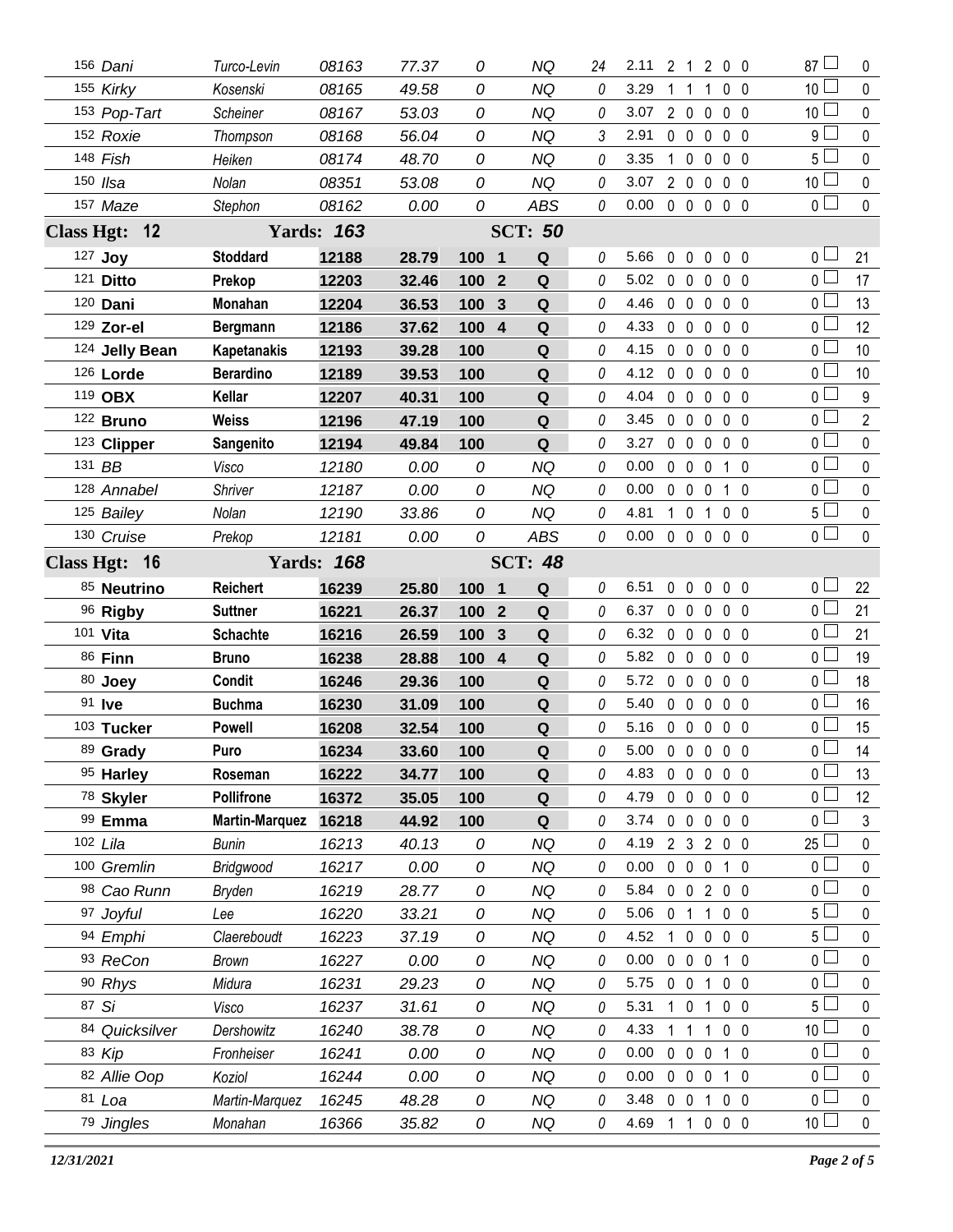| 92 Nell              | Lesko              | 16228             | 0.00  | 0                              | <b>ABS</b>                             | 0 | $0.00 \t0 \t0 \t0 \t0 \t0$ |                |              |              |                | $\overline{0}$                   | $\mathbf 0$      |
|----------------------|--------------------|-------------------|-------|--------------------------------|----------------------------------------|---|----------------------------|----------------|--------------|--------------|----------------|----------------------------------|------------------|
| Class Hgt: 20        |                    | <b>Yards: 172</b> |       |                                | <b>SCT: 46</b>                         |   |                            |                |              |              |                |                                  |                  |
| <sup>40</sup> Scout  | Cierpiszewski      | 20272             | 25.40 | 100<br>$\overline{\mathbf{1}}$ | Q                                      | 0 | 6.77                       | $0\quad 0$     |              | $\mathbf 0$  | 0 <sub>0</sub> | $\overline{0}$                   | 20               |
| <sup>41</sup> Fray   | Abel               | 20271             | 26.83 | 100                            | $\overline{2}$<br>${\bf Q}$            | 0 | 6.41                       | $0\quad 0$     |              | $\mathbf{0}$ | 0 <sub>0</sub> | $\overline{0}$                   | 19               |
| 47 Tag               | Lechner            | 20263             | 27.46 | 100                            | $\mathbf Q$<br>$\overline{\mathbf{3}}$ | 0 | 6.26                       | $0\quad 0$     |              | $\mathbf 0$  | $0\quad 0$     | $\overline{0}$                   | 18               |
| 49 Karat             | <b>Haynes</b>      | 20260             | 27.87 | 100                            | $\overline{4}$<br>Q                    | 0 | 6.17                       |                | $0\quad 0$   | $\mathbf 0$  | 0 <sub>0</sub> | $\overline{0}$                   | 18               |
| 31 O'Neill           | Keeshen            | 20284             | 28.05 | 100                            | $\mathbf Q$                            | 0 | 6.13                       |                | $0\quad 0$   | $\mathbf 0$  | $0\quad 0$     | $\overline{0}$                   | 17               |
| 43 Siri              | Doering            | 20267             | 28.31 | 100                            | Q                                      | 0 | 6.08                       | $0\quad 0$     |              | $\mathbf 0$  | $0\quad 0$     | $\overline{0}$                   | 17               |
| 38 Bowie             | <b>Danielsen</b>   | 20274             | 28.39 | 100                            | $\mathbf Q$                            | 0 | 6.06                       | $0\quad 0$     |              | $\mathbf 0$  | $0\quad 0$     | $_0$ $\Box$                      | 17               |
| 56 Gracie            | Cardamone          | 20248             | 28.96 | 100                            | Q                                      | 0 | 5.94                       |                | $0\quad 0$   | $\mathbf 0$  | $0\quad 0$     | $\overline{0}$                   | 17               |
| 52 Artie Ross        | Rose               | 20256             | 28.96 | 100                            | $\mathbf Q$                            | 0 | 5.94                       |                | $0\quad 0$   | $\mathbf 0$  | $0\quad 0$     | $\overline{0}$                   | 17               |
| 14 Shelby            | <b>Ayers</b>       | 20381             | 29.18 | 100                            | Q                                      | 0 | 5.89                       | $0\quad 0$     |              | $\mathbf{0}$ | $0\quad 0$     | $\overline{0}$                   | 16               |
| 30 Emily             | <b>McGuigan</b>    | 20287             | 29.38 | 100                            | $\mathbf Q$                            | 0 | 5.85                       |                | $0\quad 0$   | $\mathbf 0$  | $0\quad 0$     | $0-$                             | 16               |
| 53 Thrill            | Frank              | 20254             | 29.55 | 100                            | $\mathbf Q$                            | 0 | 5.82                       | $0\quad 0$     |              | $\mathbf 0$  | 0 <sub>0</sub> | $\overline{0}$                   | 16               |
| 36 Maddy             | Merwin             | 20276             | 30.98 | 100                            | $\mathbf Q$                            | 0 | 5.55                       | $0\quad 0$     |              | $\mathbf 0$  | 0 <sub>0</sub> | $\overline{0}$                   | 15               |
| <sup>22</sup> Cinder | <b>Mellon</b>      | 20283             | 31.24 | 100                            | Q                                      | 0 | 5.51                       | $0\quad 0$     |              | 0            | 0 <sub>0</sub> | $\overline{0}$                   | 14               |
| 58 Jet               | <b>Turner</b>      | 20285             | 31.34 | 100                            | Q                                      | 0 | 5.49                       | $0\quad 0$     |              | $\mathbf 0$  | $0\quad 0$     | $\overline{0}$                   | 14               |
| <sup>27</sup> Sligo  | Johnston           | 20291             | 31.94 | 100                            | Q                                      | 0 | 5.39                       | $0\quad 0$     |              | $\mathbf 0$  | 0 <sub>0</sub> | $\overline{0}$                   | 14               |
| 21 Nitro             | <b>Chernack</b>    | 20299             | 32.49 | 100                            | $\mathbf Q$                            | 0 | 5.29                       | 0 <sub>0</sub> |              | $\mathbf 0$  | 0 <sub>0</sub> | $\overline{0}$                   | 13               |
| 16 Kimba             | <b>Busacca</b>     | 20374             | 33.38 | 100                            | Q                                      | 0 | 5.15                       | $0\quad 0$     |              | $\mathbf 0$  | 0 <sub>0</sub> | $\overline{0}$                   | 12               |
| 35 Gretel            | Leonard            | 20277             | 33.74 | 100                            | $\mathbf Q$                            | 0 | 5.10                       | $0\quad 0$     |              | $\mathbf 0$  | 0 <sub>0</sub> | 0 <sup>1</sup>                   | 12               |
| 20 Kai               | <b>Huot-Singer</b> | 20300             | 34.18 | 100                            | Q                                      | 0 | 5.03                       | $0\quad 0$     |              | $\mathbf 0$  | 0 <sub>0</sub> | $\overline{0}$                   | 11               |
| <sup>29</sup> Kipper | Carson             | 20288             | 34.58 | 100                            | $\mathbf Q$                            | 0 | 4.97                       | 0 <sub>0</sub> |              | $\mathbf 0$  | 0 <sub>0</sub> | $0-$                             | 11               |
| <sup>28</sup> Spice  | Linsky             | 20290             | 36.18 | 100                            | Q                                      | 0 | 4.75                       | 0 <sub>0</sub> |              | $\mathbf 0$  | 0 <sub>0</sub> | $\overline{0}$                   | 9                |
| 32 T Rex             | <b>Masters</b>     | 20281             | 36.19 | 100                            | $\mathbf Q$                            | 0 | 4.75                       | 0 <sub>0</sub> |              | $\mathbf 0$  | 0 <sub>0</sub> | $\overline{0}$                   | $\boldsymbol{9}$ |
| 48 Phil              | Salerno            | 20262             | 38.35 | 100                            | Q                                      | 0 | 4.49                       | 0 <sub>0</sub> |              | $\mathbf 0$  | 0 <sub>0</sub> | $\overline{0}$                   | $\overline{7}$   |
| 33 <b>Ben</b>        | <b>Kramer</b>      | 20279             | 40.37 | 100                            | $\mathbf Q$                            | 0 | 4.26                       | 0 <sub>0</sub> |              | $\mathbf 0$  | 0 <sub>0</sub> | 0 <sub>0</sub>                   | $5\phantom{.0}$  |
| 39 Jersey            | Cardamone          | 20273             | 42.65 | 100                            | Q                                      | 0 | 4.03                       | $0\quad 0$     |              | 0            | 0 <sub>0</sub> | 0 <sub>0</sub>                   | 3                |
| 57 Tequila           | Cierpiszewski      | 20247             | 39.01 | 0                              | NQ                                     | 0 | 4.41                       | 0 <sub>1</sub> |              | $\mathbf 0$  | $0\quad 0$     | 5 <sub>1</sub>                   | $\pmb{0}$        |
| 55 Cowboy            | Rocco              | 20251             | 28.02 | 0                              | NQ                                     | 0 | 6.14 0 1 0 0 0             |                |              |              |                | 5 <sub>0</sub>                   | 0                |
| 51 Dare              | Carson             | 20258             | 46.81 | 0                              | <b>NQ</b>                              | 0 | 3.67                       |                |              |              | 1 0 0 0 0      | $5+$                             | 0                |
| 50 Halley            | <b>Burnett</b>     | 20259             | 28.00 | 0                              | <b>NQ</b>                              | 0 | 6.14                       | 0 <sub>0</sub> |              | $\mathbf{1}$ | 0 <sub>0</sub> | 0 <sub>0</sub>                   | 0                |
| 46 Champ             | Marden             | 20264             | 51.34 | 0                              | <b>NQ</b>                              | 5 | 3.35                       |                | 1 0          | $\mathbf 0$  | 0 <sub>0</sub> | $20-$                            | 0                |
| 45 Mazie             | Biroc-Klein        | 20265             | 27.97 | 0                              | NQ                                     | 0 | 6.15                       | $0\quad 0$     |              | $\mathbf{1}$ | $0\quad 0$     | 0 <sub>l</sub>                   | 0                |
| 44 Blake             | Murdock            | 20266             | 0.00  | 0                              | <b>NQ</b>                              | 0 | 0.00                       | $0\quad 0$     |              | 0            | $1\quad0$      | 0 <sub>0</sub>                   | 0                |
| 42 Cooper            | Mellon             | 20270             | 49.02 | 0                              | NQ                                     | 3 | 3.51                       |                | $\mathbf{0}$ | $\bf{0}$     | 0 <sub>0</sub> | 14 $\Box$                        | 0                |
| 37 Ruby              | Merkel             | 20275             | 38.65 | 0                              | <b>NQ</b>                              | 0 | 4.45                       |                |              | 1            | $0\quad 0$     | 10 <sup>1</sup>                  | 0                |
| 34 TiAmo             | Rocco              | 20278             | 0.00  | 0                              | NQ                                     | 0 | 0.00                       | $0\quad 0$     |              | 0            | $1\quad0$      | $0-$<br>$\overline{0}$           | 0                |
| 26 Dynamo            | Mount              | 20293             | 28.56 | 0                              | <b>NQ</b>                              | 0 | 6.02                       | 0 <sub>0</sub> |              | $\mathbf{1}$ | $0\quad 0$     |                                  | 0                |
| <sup>25</sup> Rugby  | Wisner             | 20294             | 29.48 | 0                              | <b>NQ</b>                              | 0 | 5.83                       |                | $\mathbf{0}$ | 0            | 0 <sub>0</sub> | 5 <sup>0</sup>                   | 0                |
| 24 Sir               | Stevenson          | 20295             | 29.62 | 0                              | <b>NQ</b>                              | 0 | 5.81                       |                | $\mathbf{0}$ | $\mathbf 0$  | 0 <sub>0</sub> | 5 <sub>1</sub><br>$\overline{0}$ | 0                |
| 23 Kenzie            | Cierpiszewski      | 20296             | 0.00  | 0                              | NQ                                     | 0 | 0.00                       | $0\quad 0$     |              | 0            | 10             | $\overline{0}$                   | 0                |
| 19 Matrix            | Botelho            | 20301             | 0.00  | 0                              | <b>NQ</b>                              | 0 | 0.00                       | $0\quad 0$     |              | $\mathbf 0$  | $1\quad0$      |                                  | 0                |
| 18 Krakken           | Borga              | 20302             | 30.23 | 0                              | NQ                                     | 0 | 5.69                       | 0 <sub>1</sub> |              | $\mathbf{1}$ | $0\quad 0$     | 5 <sub>1</sub>                   | 0                |
| 17 A.V.              | Bridgwood          | 20304             | 28.46 | 0                              | <b>NQ</b>                              | 0 | 6.04                       | $0\quad 0$     |              | $\mathbf{1}$ | $0\quad 0$     | 0 <sub>0</sub><br>$\overline{0}$ | $\mathbf 0$      |
| 15 Duncan            | Tendler            | 20380             | 28.56 | 0                              | NQ                                     | 0 | 6.02 0 0 2 0 0             |                |              |              |                |                                  | $\pmb{0}$        |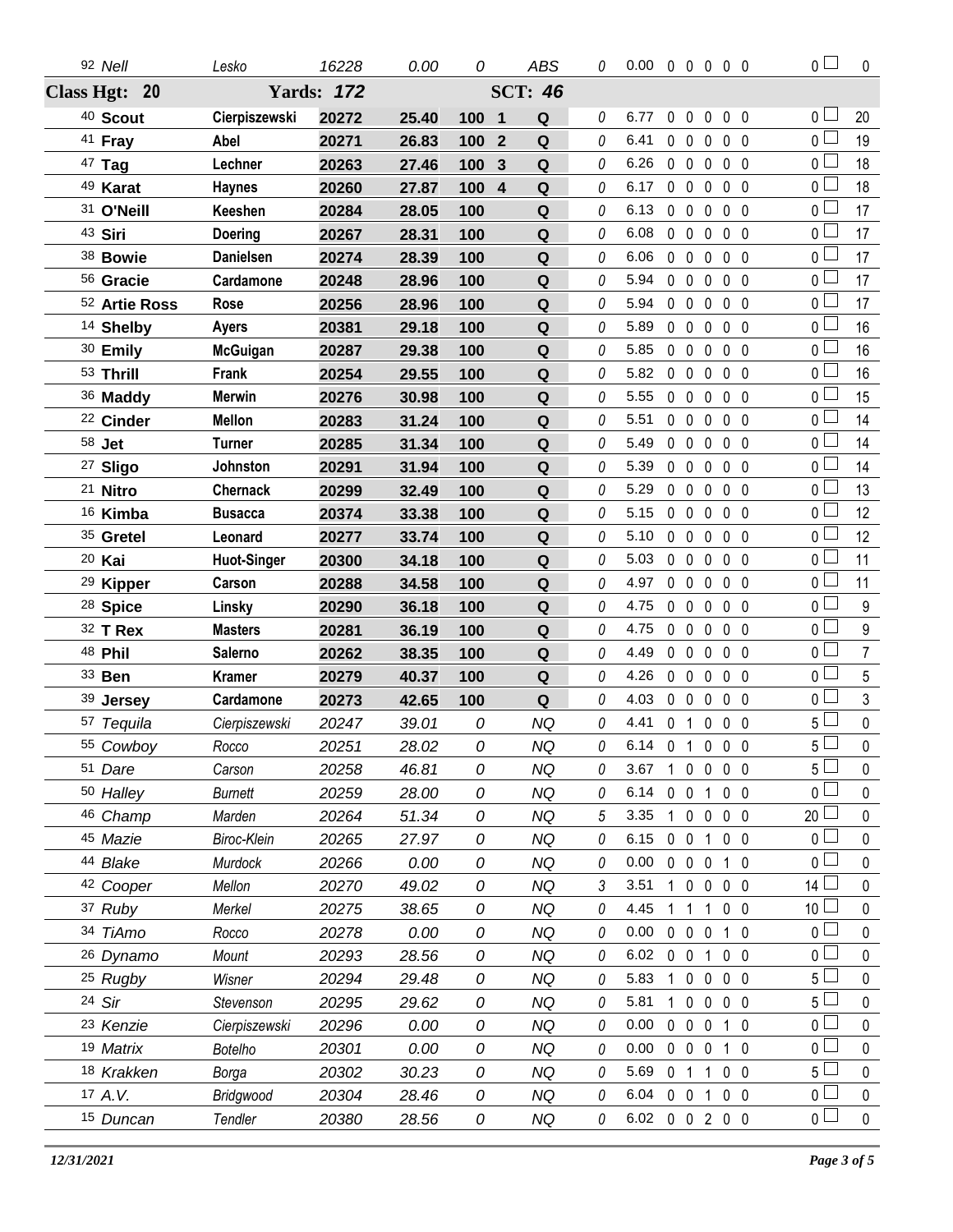| 54 Rusty             | Flannelly | 20252             | 0.00  | 0         | ABS            | 0 | 0.00 | $\Omega$<br>$\Omega$      | 0                        | 0 <sub>0</sub> | $\mathbf{0}$    | 0            |
|----------------------|-----------|-------------------|-------|-----------|----------------|---|------|---------------------------|--------------------------|----------------|-----------------|--------------|
| 13 Regan             | Jahn      | 20384             | 0.00  | 0         | ABS            | 0 | 0.00 | 0<br>$\overline{0}$       | $\mathbf{0}$             | $0\quad 0$     | 0 <sub>1</sub>  | $\mathbf{0}$ |
| Class Hgt: 24        |           | <b>Yards: 172</b> |       |           | <b>SCT: 48</b> |   |      |                           |                          |                |                 |              |
| $7$ Trudy            | Carberry  | 24308             | 32.29 | 100<br>-1 | Q              | 0 | 5.33 | $\Omega$<br>$\Omega$      | $\Omega$                 | $0\quad 0$     | 0 <sup>1</sup>  | 15           |
| <sup>4</sup> Charm   | Hanna     | 24313             | 32.54 | 1002      | Q              | 0 | 5.29 | $\Omega$<br>$\Omega$      | 0                        | $0\quad 0$     | 0               | 15           |
| <sup>8</sup> Declan  | Solakian  | 24307             | 40.49 | 0         | ΝQ             | 0 | 4.25 |                           | 2                        | $0\quad 0$     | 5 ∟             | $\Omega$     |
| 10 Rhyze             | Turner    | 24314             | 30.92 | 0         | ΝQ             | 0 | 5.56 | $\mathbf{0}$<br>$\Omega$  | 2                        | $0\quad 0$     | 0 <sub>l</sub>  | $\Omega$     |
| <sup>3</sup> Boone   | Coderre   | 24315             | 47.90 | 0         | ΝQ             | 0 | 3.59 | $\Omega$<br>$\mathcal{P}$ | $\Omega$                 | 0 <sub>0</sub> | 10 <sup>1</sup> | $\Omega$     |
| <sup>2</sup> Kairos  | Borga     | 24316             | 35.70 | 0         | ΝQ             | 0 | 4.82 |                           | $\mathcal{P}$            | 0 <sub>0</sub> | 10 <sup>1</sup> | $\Omega$     |
| <sup>1</sup> Joseph  | Koziatek  | 24317             | 27.89 | 0         | ΝQ             | 0 | 6.17 |                           | $\Omega$<br><sup>n</sup> | 0 <sub>0</sub> | 5 <sub>1</sub>  | $\Omega$     |
| <sup>9</sup> Hunter  | Pactwa    | 24305             | 0.00  | 0         | <b>ABS</b>     | 0 | 0.00 | $\Omega$<br>$\cup$        | $\Omega$                 | 0 0            | 0 <sub>l</sub>  | $\Omega$     |
| <sup>6</sup> Slider  | Uminsky   | 24311             | 0.00  | 0         | <b>ABS</b>     | 0 | 0.00 | $\Omega$<br>$\Omega$      | 0                        | 0 <sub>0</sub> | 0 <sup>L</sup>  | $\Omega$     |
| <sup>5</sup> InkaBlu | Rutkowski | 24312             | 0.00  | 0         | <b>ABS</b>     | 0 | 0.00 | $\Omega$<br>$\Omega$      | $\Omega$                 | $0\quad 0$     | 0               | $\Omega$     |

## **FRI-31 JWW EX P**

| <b>Call Name</b><br><b>RO</b> | Handler        | Armband           | Time  | Score            | <b>Place/Qualified</b> | Sec Ovr | <b>YPS</b> |              | R W F          |              | Е                 |                | Total F               | Tie MachPts  |
|-------------------------------|----------------|-------------------|-------|------------------|------------------------|---------|------------|--------------|----------------|--------------|-------------------|----------------|-----------------------|--------------|
| Class Hgt: 04                 |                | <b>Yards: 163</b> |       |                  | <b>SCT: 58</b>         |         |            |              |                |              |                   |                |                       |              |
| 178 Teddy                     | Bauman         | 04323             | 0.00  | 0                | NQ                     | 0       | 0.00       | $\mathbf{0}$ | $\mathbf{0}$   | $\mathbf{0}$ |                   | 10             | 0 <sub>l</sub>        | $\mathbf{0}$ |
| Class Hgt: 08                 |                | <b>Yards: 163</b> |       |                  | <b>SCT: 55</b>         |         |            |              |                |              |                   |                |                       |              |
| 170 Junior                    | Kowal          | 08329             | 70.32 | 0                | NQ.                    | 15      | 2.32       |              |                |              |                   | 0 <sub>0</sub> | $55 \Box$             | $\Omega$     |
| 173 Moxie!                    | Wagner         | 08324             | 0.00  | 0                | ABS                    | 0       | 0.00       | $\Omega$     | $\Omega$       | $\Omega$     |                   | 0 <sub>0</sub> | 0 <sub>l</sub>        | $\mathbf{0}$ |
| 172 Beathan                   | Nishitani      | 08327             | 0.00  | 0                | ABS                    | 0       | 0.00       | 0            | $\mathsf{O}$   | $\Box$       |                   | 0 <sub>0</sub> | 0 <sub>l</sub>        | $\Omega$     |
| 171 Hank                      | <b>Bristol</b> | 08328             | 0.00  | 0                | ABS                    | 0       | 0.00       | $\mathbf{0}$ | $\mathbf{0}$   | 0            | 0 <sub>0</sub>    |                | 0 <sub>1</sub>        | $\Omega$     |
| Class Hgt: 16                 |                | <b>Yards: 172</b> |       |                  | <b>SCT: 51</b>         |         |            |              |                |              |                   |                |                       |              |
| 118 Walker                    | Williams       | 16335             | 46.46 | 0                | NQ                     | 0       | 3.70       | $\Omega$     | $\Omega$       |              |                   | 0 <sub>0</sub> | $\overline{0}$ $\Box$ | $\Omega$     |
| 117 Pepper                    | Mruk           | 16336             | 0.00  | 0                | ABS                    | 0       | 0.00       | $\Omega$     | $\overline{0}$ |              | $0\quad 0\quad 0$ |                | 0 <sub>0</sub>        | $\Omega$     |
| Class Hgt: 20                 |                | <b>Yards: 172</b> |       |                  | <b>SCT: 53</b>         |         |            |              |                |              |                   |                |                       |              |
| 77 Tessa                      | <b>Bruder</b>  | 20342             | 38.17 | 100 <sub>1</sub> | Q<br>- 1               | 0       | 4.51       | $\Omega$     | $\Omega$       | $\Omega$     |                   | 0 <sub>0</sub> | $\overline{0}$ $\Box$ | $\Omega$     |
| 76 Shannon                    | Danek          | 20338             | 62.68 | 0                | NQ                     | 9       | 2.74       |              | $\Omega$       |              |                   | 0 <sub>0</sub> | 32 <sup>1</sup>       | $\Omega$     |
| 75 Gunner                     | Lyons          | 20340             | 51.39 | 0                | <b>NQ</b>              | 0       | 3.35       | 2            |                |              |                   | 0 <sub>0</sub> | 15 $\Box$             | $\Omega$     |

## **FRI-31 JWW MAS P**

| <b>Call Name</b><br>RO. | Handler             | Armband           | Time  | Score Place/Qualified |                         |                | Sec Ovr | <b>YPS</b> |              |                         | R W F        | E |                   | Total F |                       | <b>Tie MachPts</b> |
|-------------------------|---------------------|-------------------|-------|-----------------------|-------------------------|----------------|---------|------------|--------------|-------------------------|--------------|---|-------------------|---------|-----------------------|--------------------|
| Class Hgt: 04           | <b>Yards:</b>       | 163               |       |                       |                         | <b>SCT: 58</b> |         |            |              |                         |              |   |                   |         |                       |                    |
| 175 Winky               | <b>Ouchterloney</b> | 04096             | 43.03 | 100                   | - 1                     | Q              | 0       | 3.79       | 0            | <sup>n</sup>            | $\mathsf{O}$ |   | 0 0               |         | $\cap \Box$           | 14                 |
| 179 Jasmine             | <b>Scheiner</b>     | 04092             | 50.15 | 100                   | $\overline{\mathbf{2}}$ | Q              | 0       | 3.25       | 0            | $\Omega$                | $\Omega$     |   | 0 <sub>0</sub>    |         | $\overline{0}$ $\Box$ | 7                  |
| 174 Kendall             | Scheiner            | 04097             | 53.23 | 0                     |                         | NQ             | 0       | 3.06       |              | $\Omega$                | $\Omega$     |   | $0\quad 0$        |         | $5\sqcup$             | $\Omega$           |
| 177 Livvie              | Stephon             | 04094             | 0.00  | 0                     |                         | ABS            | 0       | 0.00       | 0            | $\Omega$                | $\Omega$     |   | $0\quad 0$        |         | $\overline{0}$ $\Box$ | $\Omega$           |
| 176 Robin               | Gagliardi           | 04095             | 0.00  | 0                     |                         | <b>ABS</b>     | 0       | 0.00       | $\mathbf{0}$ | $\overline{\mathbf{0}}$ |              |   | $0\quad 0\quad 0$ |         | $\overline{0}$ $\Box$ | $\Omega$           |
| Class Hgt: 08           |                     | <b>Yards: 163</b> |       |                       |                         | <b>SCT: 55</b> |         |            |              |                         |              |   |                   |         |                       |                    |
| 169 Valkyrie            | Heiken              | 08105             | 44.18 | 1001                  |                         | Q              | 0       | 3.69       | 0            | $\Omega$                | $\mathsf{O}$ |   | $0\quad 0$        |         | $\overline{0}$ $\Box$ | 10                 |
| 168 Boots               | <b>Potts</b>        | 08108             | 30.56 | 0                     |                         | NQ             | 0       | 5.33       |              | $\overline{0}$          | $\Omega$     |   | 0 0               |         | 5 <sub>1</sub>        | $\Omega$           |
| 167 Madyson             | Rissmiller          | 08109             | 36.12 | 0                     |                         | NQ             | 0       | 4.51       | 0            |                         | $\mathsf{O}$ |   | 0 0               |         | 5 <sub>1</sub>        | $\Omega$           |
| 166 Haley               | Barnes              | 08111             | 43.94 | 0                     |                         | <b>NQ</b>      | 0       | 3.71       |              |                         |              |   | 0 <sub>0</sub>    |         | 10 <sup>1</sup>       | $\Omega$           |
| 165 Cricket             | Turco-Levin         | 08114             | 48.52 | 0                     |                         | <b>NQ</b>      | 0       | 3.36       |              | 0                       | 0            |   | 0 <sub>0</sub>    |         | 5 <sub>1</sub>        | $\Omega$           |